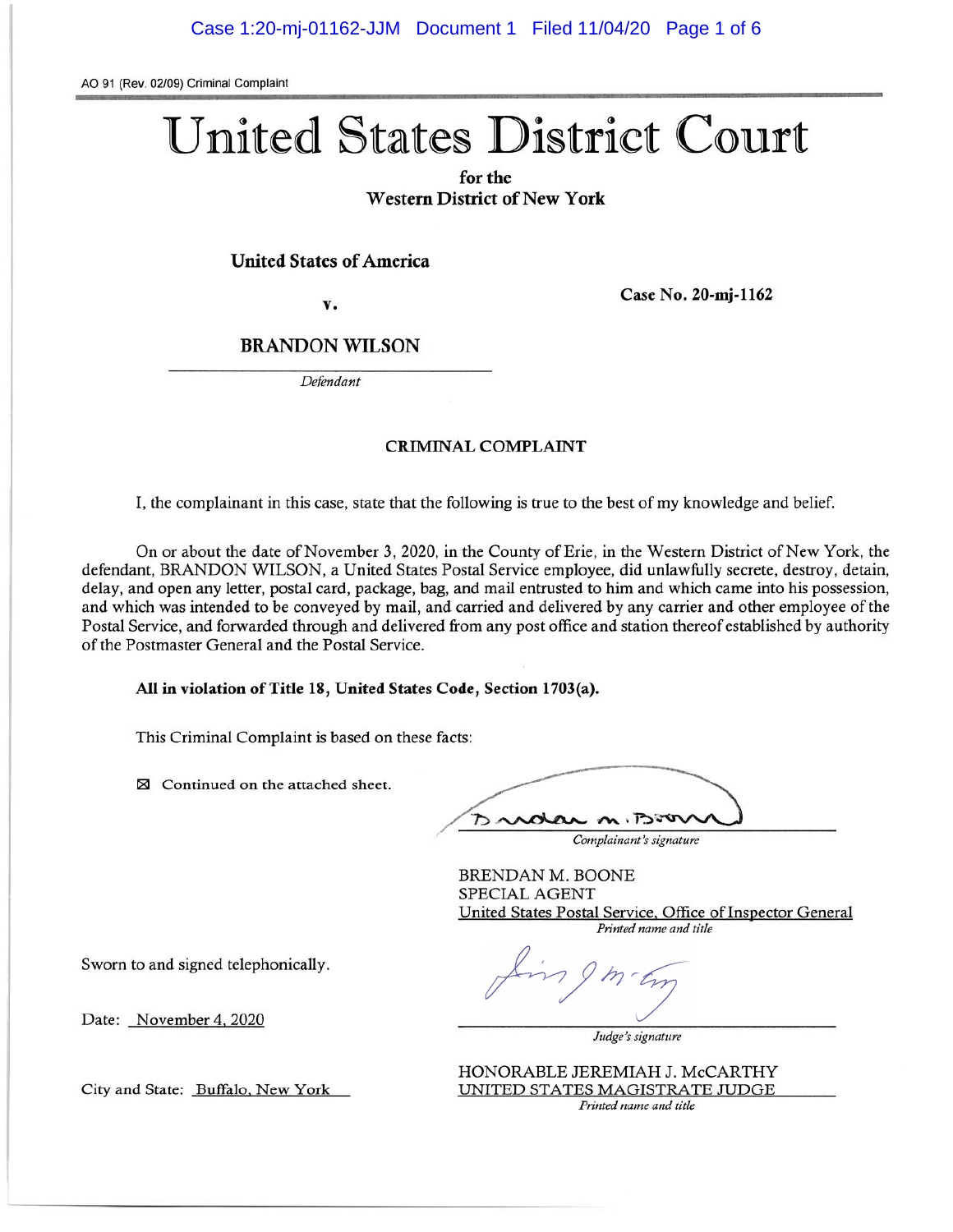#### AFFIDAVIT IN SUPPORT OF CRIMINAL COMPLAINT

STATE OF NEW YORK ) COUNTY OF ERIE  $\qquad$  ) SS: CITY OF BUFFALO )

I, Brendan M. Boone, being duly sworn, state as follows:

1. I am a Special Agent with the United States Postal Service (USPS), Office of Inspector General (OIG), in Buffalo, NY, and have been so employed since April 2020. Before my hiring with the USPS OIG, I was employed as a Special Agent with the United States Secret Service assigned to the Washington Field Office for over three years. My current duties include investigating allegations of fraud, waste, and abuse in matters involving the USPS. I am currently assigned to investigate allegations of mail theft committed by USPS employees or contractors. I have completed the Criminal Investigator Training Program at the Federal Law Enforcement Training Center in Brunswick, Georgia. I have also received additional training covering various topics, including interviewing, legal issues, search warrants, investigative techniques, and fraud investigations. I have received specialized training regarding internal mail theft, mail processing, and schemes and techniques employed by internal mail thieves. In the course of my law enforcement career, I have conducted or participated in numerous types of investigations, including counterfeit United States currency, financial crimes, identity theft, fraud, and mail theft.

2. This affidavit is made in support of a Criminal Complaint charging BRANDON WILSON with violating Title 18, United States Code, Section 1703(a) (Delay or Destruction of Mail).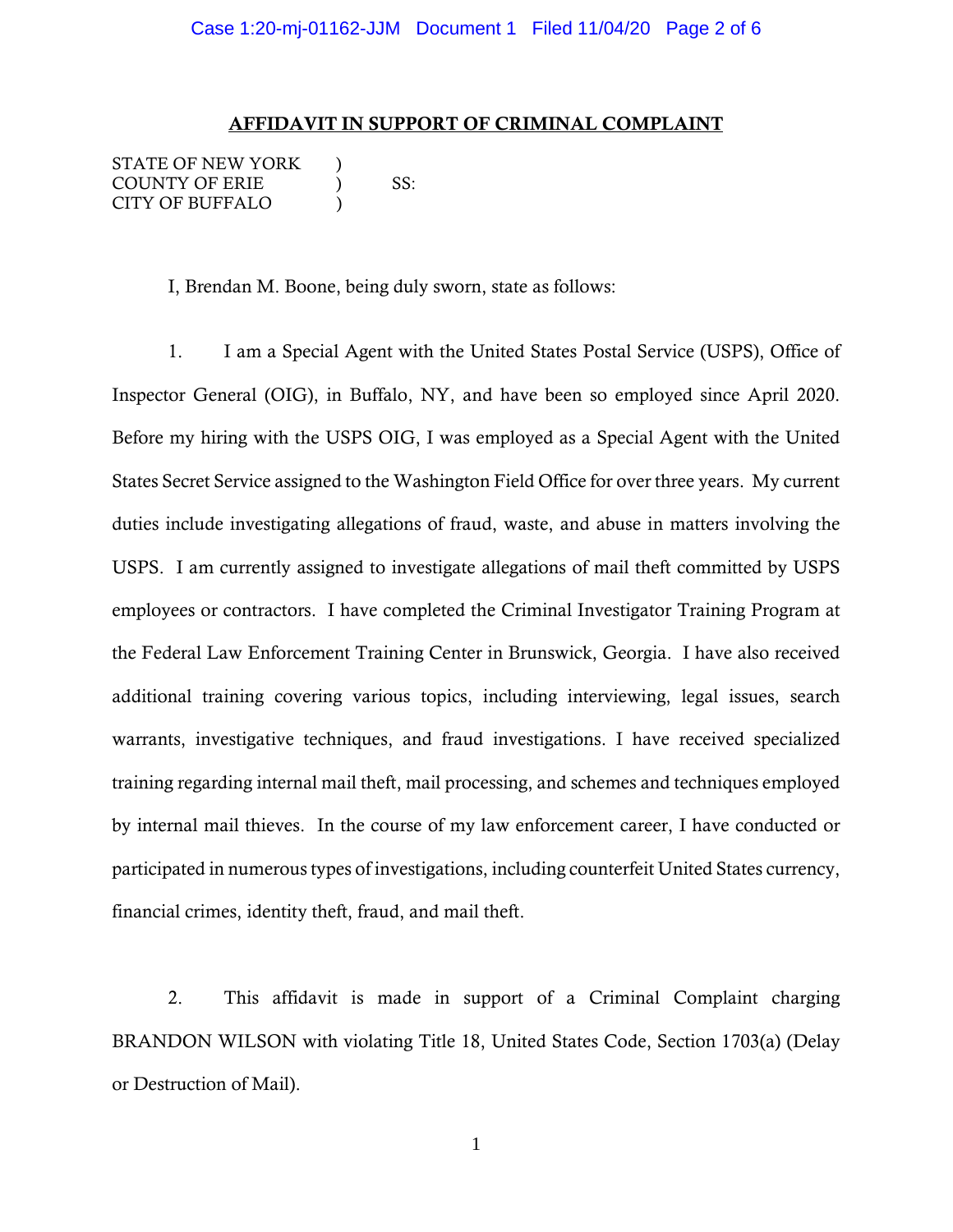#### Case 1:20-mj-01162-JJM Document 1 Filed 11/04/20 Page 3 of 6

3. The facts set forth in this affidavit are known to me as a result of my participation in this investigation and information made available to me by law enforcement. Since this affidavit is being submitted for the limited purpose of securing a criminal complaint, I have not included each and every fact known to me relating to this investigation. Rather, I have set forth only those facts that I believe are necessary to establish probable cause to believe BRANDON WILSON violated Title 18, United States Code, Section 1703(a).

### PROBABLE CAUSE

4. USPS records establish BRANDON WILSON was hired by the USPS in 2019 and works as a city carrier assistant assigned to the West Seneca, NY Post Office. WILSON is frequently tasked with working at post offices throughout the City of Buffalo, to include the Westside Station, Eastside Station, Central Park Station, and Cheektowaga.

5. It is the goal of the USPS to deliver the mail in a timely and efficient manner. To this end, the USPS hires individuals to serve as city and rural carriers, commonly known as letter carriers. These employees are responsible for taking the mail to the street for delivery. Among the duties assigned to a letter carrier are to deliver all mail and parcels that are destined to an assigned mail route, and also to collect any outgoing mail that USPS customers place in outgoing residential mailboxes or in public blue drop boxes.

6. Once a letter or package has been accepted for delivery through any mailbox, drop box, or during an over-the-counter transaction, that item is within the care, custody, and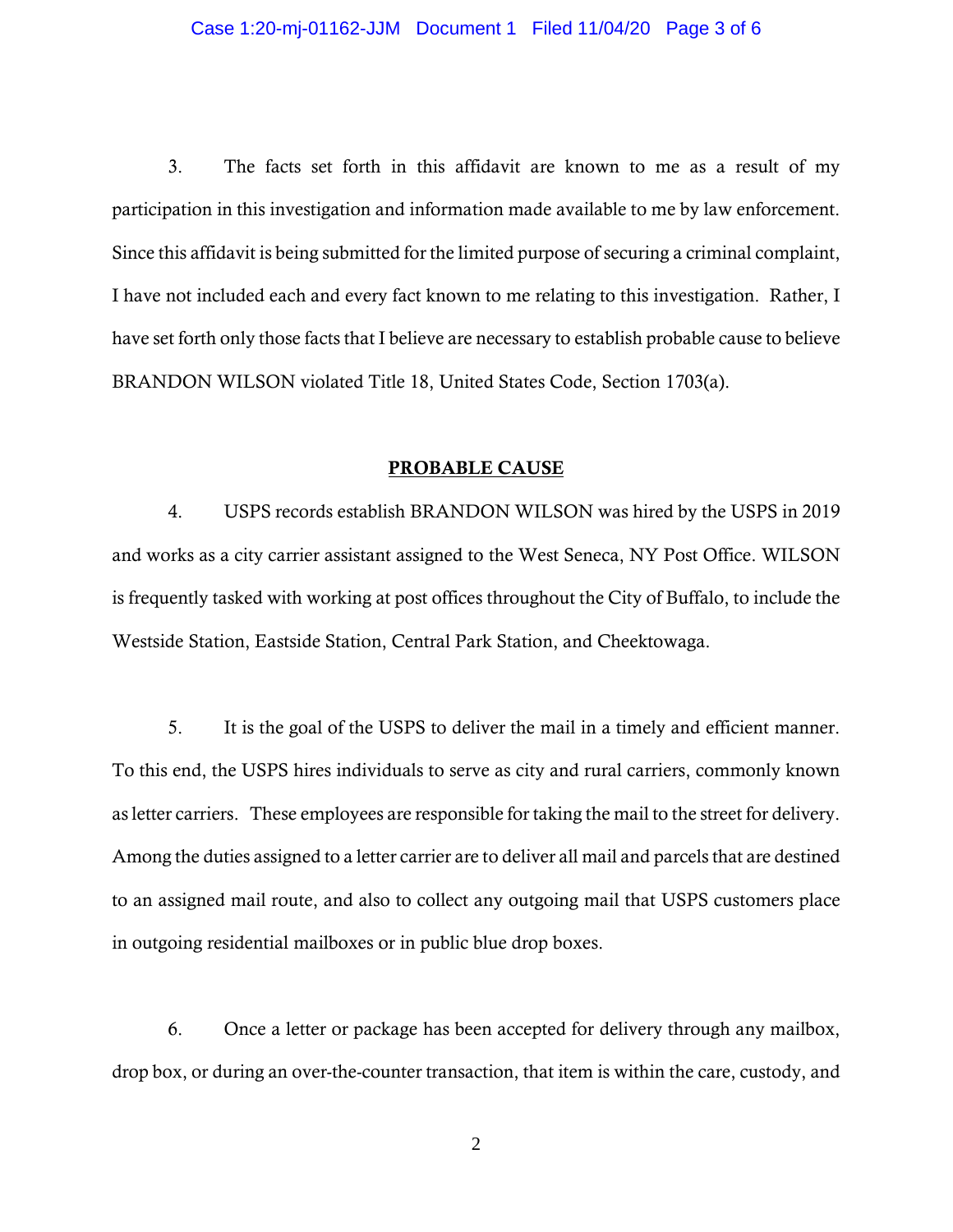#### Case 1:20-mj-01162-JJM Document 1 Filed 11/04/20 Page 4 of 6

control of the USPS until it is delivered at its intended destination. It is the duty of every USPS employee to protect and ensure the safe delivery of each mail item.

7. On November 3, 2020, the USPS OIG received notification from the National Law Enforcement Communications Center of possible USPS employee misconduct. At approximately 7:34 p.m. on the aforementioned date, United States Customs and Border Protection (CBP) Officers encountered WILSON on inbound lane 9 at the Peace Bridge Port of Entry in Buffalo, New York, operating a 2016 Chevrolet Impala bearing New York State license plate JPN6601. As part of a standard CBP vehicle sweep, WILSON opened the trunk of the vehicle for CBP Officers. A USPS mail bin containing numerous mail pieces was observed by CBP inside the trunk of WILSON'S Chevrolet Impala. CBP officers also observed in the vehicle multiple USPS uniform items bearing the USPS logo along with a USPS identification badge bearing WILSON's name. WILSON stated the mail belonged to him (WILSON) and his mother, however, could not account for additional names printed on the mail pieces. WILSON informed the CBP he had intended to deliver the mail and had forgotten to return the mail pieces to the post office. WILSON was subsequently detained by CBP and taken to the CBP Station, 1 Peace Bridge Plaza, Buffalo, NY.

 8. Continuing on November 3, 2020, your affiant responded to the CBP Station and retrieved all recovered USPS mail pieces, discovered both in and out of the USPS mail container, from the trunk compartment of WILSON'S vehicle.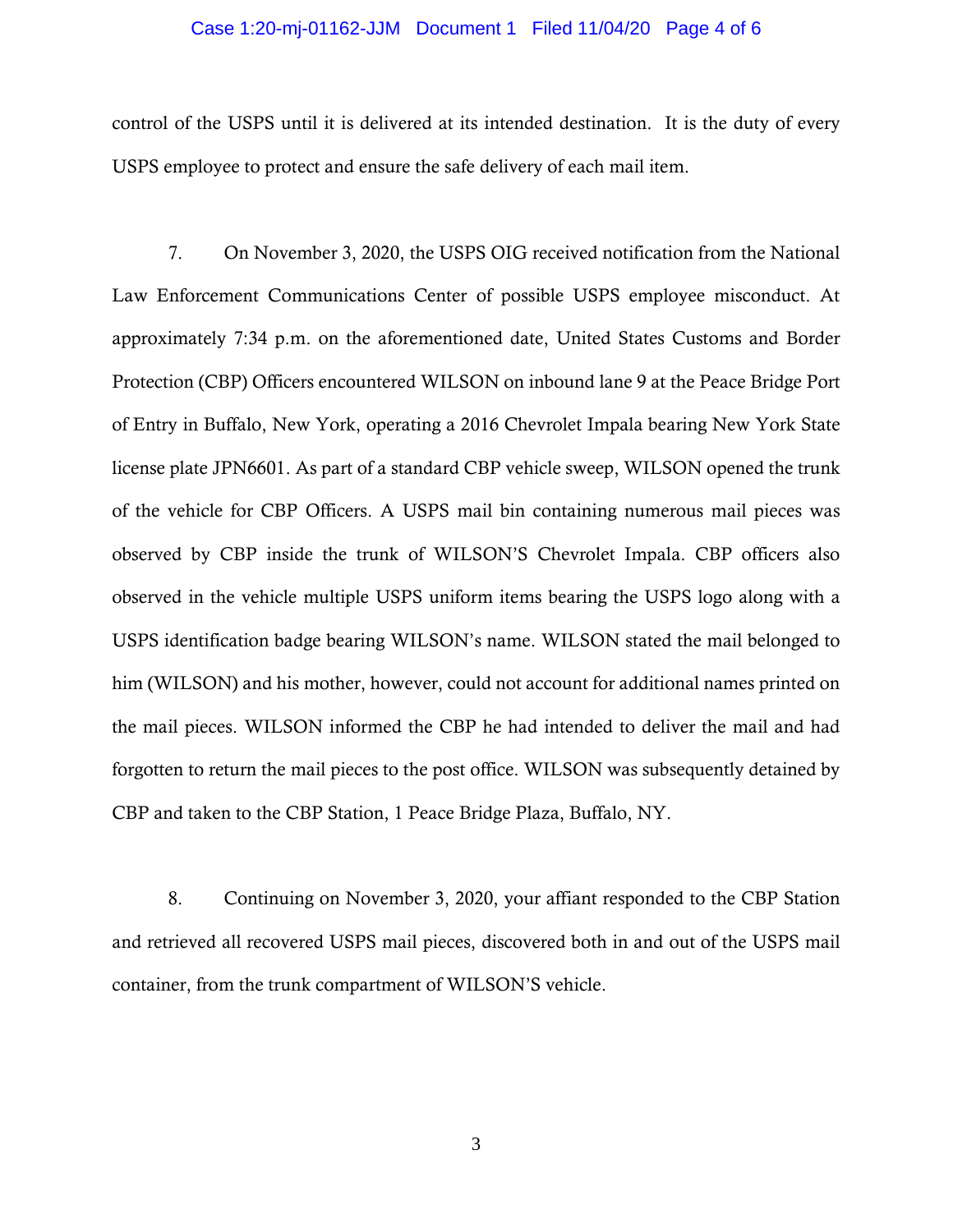#### Case 1:20-mj-01162-JJM Document 1 Filed 11/04/20 Page 5 of 6

8. Subsequent inventory of the recovered USPS mail pieces revealed three absentee ballots sent to two Buffalo, NY addresses from the Erie County, NY Board of Elections, 106 political mailings, 220 first class mailings, and 484 standard mailings for an approximate total of 813 mail pieces. The first-class letter mailings revealed mail to destination zip codes 14227, 14211, 14214, and with the majority destined for 14215. Cancellation dates of the first-class mailings showed seven dates between September 16, 2020 and October 26, 2020.

9. On November 3, 2020, USPS OIG Special Agents conducted a custodial interview of WILSON inside the CBP Station. WILSON admitted to placing mail from his assigned delivery routes into the trunk of his vehicle.

10. Beginning in September 2020, WILSON estimated he placed mail from his delivery routes into the trunk of his vehicle on more than four but less than ten instances after returning to the post office from his assigned route. WILSON intended to whittle down the amount of mail in the trunk of his vehicle by placing a small amount of the mail into USPS mis sort containers in the morning before his shift began. WILSON last reintroduced mailings into the mail stream in this fashion approximately three weeks prior the date of interview.

11. WILSON denied discarding mail pieces and denied stealing greeting cards, cash, or checks from his delivery route. WILSON denied knowledge of the three election ballots discovered within the recovered mail.